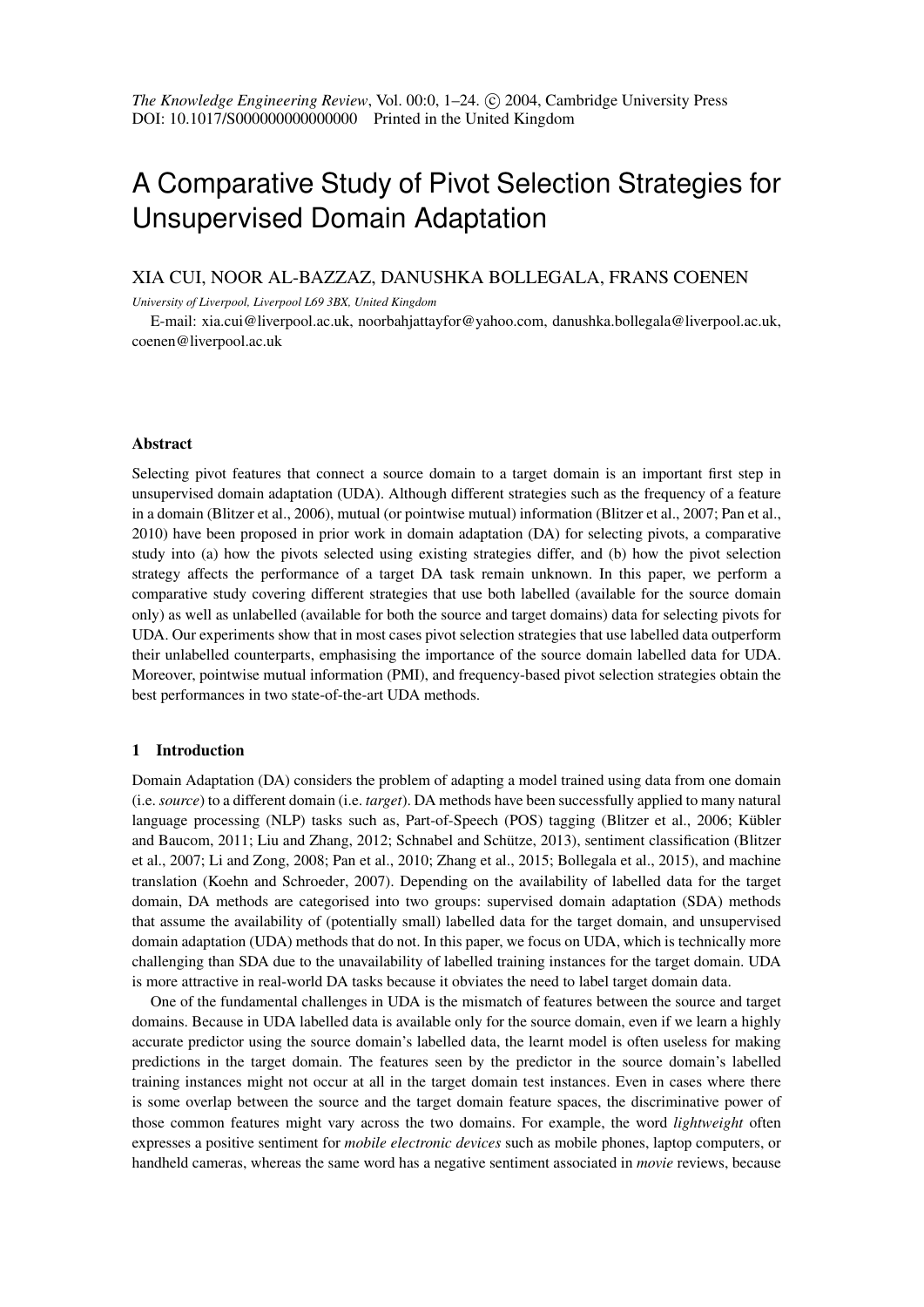a movie without any dramatic or adventurous storyline is often perceived as boring and lightweight. Consequently, a classifier learnt from reviews on mobile electronic devices is likely to predict a movie review that contains the word *lightweight* to be positive in sentiment.

To overcome the above-mentioned feature mismatch problem in UDA, a popular solution is to learn a *projection* (possibly lower-dimensional) between the source and the target domain feature spaces (Blitzer et al., 2007, 2006; Pan et al., 2010). To learn such a projection, first, we must identify a subset of the features that are common to the two domains. Such *domain-independent* features that can be used to learn a projection are often called *pivots*. For example, in structural feature alignment (SFA) (Pan et al., 2010), a bipartite graph is constructed between the domain-independent (pivots) and domain-specific features. Next, spectral methods are used to learn a lower-dimensional projection from the domain-specific feature space to the domain-independent feature space. Using the learnt projection, we can transform a liner classifier trained using source domain's labelled training instances to classify test instances in the target domain. On the other hand, structural correspondence learning (SCL) (Blitzer et al., 2007, 2006) first learns linear binary classifiers to predict the presence (or absence) of a pivot in a review. Next, the learnt pivot predictors are projected to a lower-dimensional space using singular value decomposition (SVD). As seen from SCL and SFA examples, pivots play an important role in many UDA methods (Bollegala et al., 2015, 2014, 2011; Yu and Jiang, 2015).

Different strategies for selecting pivots such as the the frequency of a pivot in a domain (FREQ), mutual information (MI), or pointwise mutual information (PMI) between a pivot and a domain label have been proposed in the literature. Despite the significant role played by pivots in UDA, to the best of our knowledge, no comparative study has been conducted evaluating the different pivot selection strategies. In particular, it remains unclear as to (a) *how the sets of pivots selected using two selection strategies differ in practice?*, and (b) *what is the relative gain/loss in performance in an UDA task when we use pivots selected using a particular selection strategy?*. In this paper, we answer both questions (a) and (b) by conducting a comparative study covering three previously proposed pivot selection strategies (i.e. FREQ, MI, and PMI) using cross-domain sentiment classification as a concrete UDA task. Specifically, to answer (a) we conduct an experiment where we compare two lists of pivots ranked according to two different pivot selection strategies using the Jaccard coefficient. High Jaccard coefficients indicate that the pivots selected by the two methods are similar. To answer (b), we set up an experiment where we use pivots selected using different strategies to train a cross-domain sentiment classifier using two UDA methods, namely SCL and SFA. Moreover, we evaluate the effectiveness of using labelled vs. unlabelled data for pivot selection.

Our experimental results reveal several interesting facts about the pivot selection strategies for UDA.

- For a particular pivot selection strategy, it turns out that it is better to select pivots using the labelled data for the source domain as opposed to unlabelled data for both domains. This result indicates that source domain labelled data play two distinctive roles in UDA. First, with more labelled data for the source domain we will be able to learn a more accurate predictor for a DA task. Second, and a less obvious effect is that we can identify better pivots using source domain labelled data. Indeed, prior work on multi-domain UDA (Mansour et al., 2013; Bollegala et al., 2011) show that the performance of an UDA method on a single target domain is improved by simply combining multiple source domains.
- Although there are a moderate level (i.e. Jaccard coefficients in the range [0.6, 0.8]) of overlap and a low level of rank similarity (i.e. Kendall coefficients in the rang [0.1, 0.3]) among the top-ranked pivots selected using different strategies, the overlap quickly decreases when we select more pivots whereas the rank similarity increases. This result shows that different pivot selection strategies compared in this paper are indeed selecting different sets of features, and pivot selection strategy is an important component in an UDA method. Considering that in existing UDA methods pivots are selected in a pre-processing step that happens prior to the actual domain adaptation, we believe that our findings will influence future work on UDA to more carefully consider the pivot selection strategy.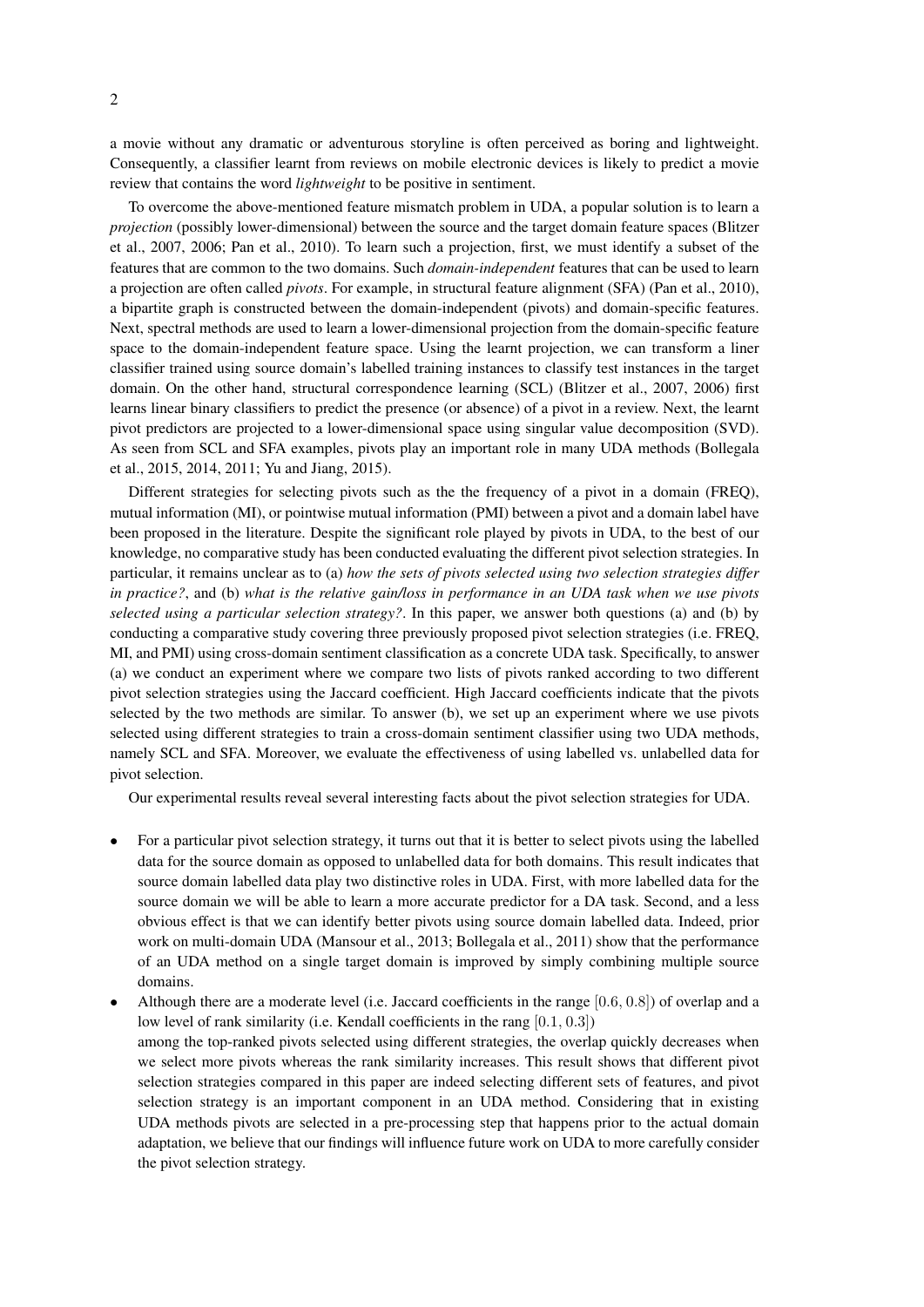• In contrast to prior proposals to use mutual information as a pivot selection strategy (Blitzer et al., 2007; Pan et al., 2010), in our experiments pointwise mutual information (Bollegala et al., 2015) turns out be a better alternative. However, there is no clear single best pivot selection strategy for all source-target domain-pairs when applied to two state-of-the-art UDA methods. This raises several interesting questions such as whether there are even better pivot selection strategies, or pivot selection should be a domain-sensitive decision, which we leave for future work.

# 2 Background

Different Domain Adaptation methods have been proposed in the literature, by learning a lowerdimensional projection to reduce the mismatch between features in the source domain and the target domain. In this section, we will discuss three representative DA methods: Structure Correspondence Learning (SCL), Spectral Feature Alignment (SFA) and Sentiment Sensitive Thesaurus (SST) as well as the pivot selection methods have been used in these DA methods.

# *2.1 Structural Correspondence Learning (SCL)*

Structural Correspondence Learning (SCL) (Blitzer et al., 2006) is a method to automatically identify the correspondence between a *source* domain and a *target* domain to reduce the mismatch of the features in both domains. This method was initially introduced based on the task of Part-of-Speech (POS) tagging and later applied in sentiment analysis (Blitzer et al., 2007). We can see from Algorithm 1, firstly, SCL selects  $k$  features by certain selection methods. Step 2, k binary predictors are trained to model the correlation of pivot features and non-pivot features. Step 3, Singular Value Decomposition (SVD) is performed on the weight matrix to learn a lower-dimensional projection for the pivot predictors. Finally, a binary logistic regression learner is trained on labelled data represented as the concatenation of (a) the original features and (b) the predicted pivot features.

# Algorithm 1 SCL Algorithm

**Input:** labelled data from the source domain  $\mathcal{D}_L = \{(\boldsymbol{x}_i, y_i)\}_{i=1}^{n_L}$ , unlabelled data from both domains  $\mathcal{D}_U = {\mathbf{x}_j}_{j=1}^{n_U}$ , number of pivot features  $k$ ,  $n = n_L + n_U, \mathcal{D} = \mathcal{D}_L \cup \mathcal{D}_U$ **Output:** adaptive classifier  $f : X \to Y$ 

- 1. Select  $k$  pivot features from  $D$
- 2. Create k prediction problems  $p_l(\mathbf{x})$ ,  $l = 1...k$ , Train k pivot predictors  $W = [\hat{\mathbf{w}}_1, ..., \hat{\mathbf{w}}_k]$ : For  $l = 1$  to  $k$  $\mathbf{\hat{w}}_l = \mathop{\rm argmin}\limits_{\mathbf{w}} (\sum L(\mathbf{w} \cdot \mathbf{x}_j, p_l(\mathbf{x}_j)) + \lambda ||\mathbf{w}||),$  where  $L(\cdot, \cdot)$  is real-valued loss function. end
- 3.  $[\mathbf{U} \mathbf{D} \mathbf{V}^{n_L}]$  = SVD(W), where **D** is the diagonal matrix, **U** and  $\mathbf{V}^{n_L}$  are the corresponding matrix of left and right singular vectors. Let  $\Theta = \mathbf{U}^{n_L}_{[1:h,:]}$  denotes the top h left singular vectors from U.

4. Return a classifier *f* trained on: 
$$
\left\{ \left( \begin{bmatrix} x_i \\ \Theta x_i \end{bmatrix}, y_i \right)_{i=1}^{n_L} \right\}
$$

Blitzer et al. (2006) defined pivots as features that behave in the same way for discriminative learning in both source and target domains. They selected features that occur frequently in both source and target domains as pivots. This pivot selection strategy does not require any labelled data, and was shown to perform well for sequence labelling tasks such as POS tagging, and dependency parsing. However, for discriminative classification tasks such as sentiment classification, Blitzer et al. (2007) showed that MI to be a better pivot selection strategy than frequency. In this strategy, MI between a feature and source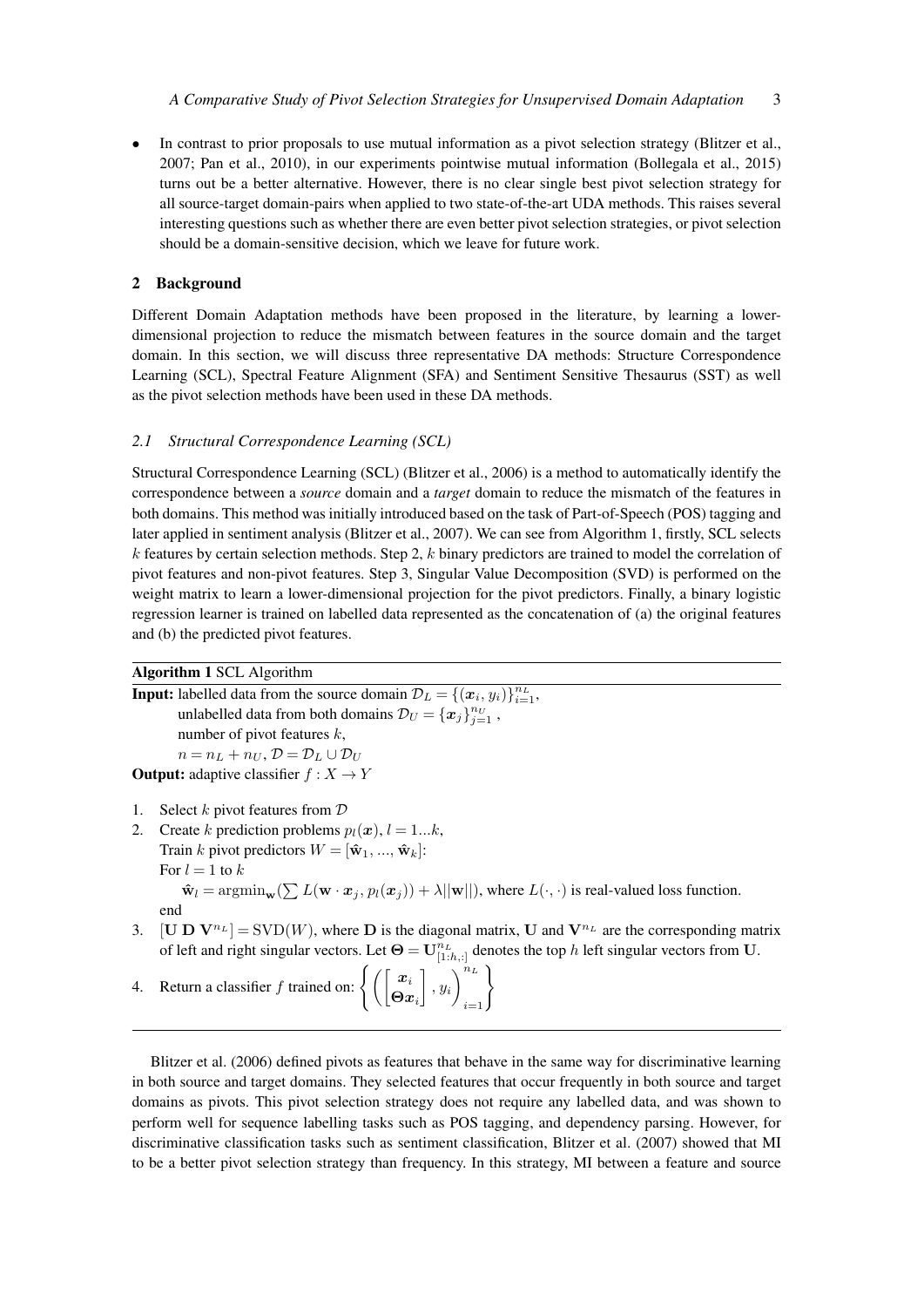domain positive and negative sentiment labelled reviews are computed. Next, features that have high MI with either positive or negative labelled reviews are considered as pivots. The expectation here is that features that are discriminative of sentiment in the source domain will also be discriminative for the sentiment expressed in the target domain. This approach requires source domain labelled data for selecting pivots.

#### *2.2 Spectral Feature Alignment (SFA)*

Spectral Feature Alignment (SFA) (Pan et al., 2010) is a method designed for cross-domain sentiment classification. Algorithm 2 Step 1 all the features are divided into two groups mutually exclusive: domain-independent and domain-specific. Step 2 and Step 3 SFA constructs a bipartite graph between domain-independent and domain-specific features based on their total number of co-occurrence in the same instance across two domains. Step 4 and Step 5 SFA adapts spectral clustering to create a lower dimensional representation by top eigenvectors for projecting domain-specific features. Similar to SCL, the final step is to learn a binary logistic regression model using labelled data from the source domain by (a) the original features and (b) the projected domain-specific features.

Pan et al. (2010) proposed an alternative definition of pivots where they select features that are common to both source and target domains as pivots. They refer to such features as *domain-independent* features, whereas all other features are considered as *domain-specific*. They proposed the use of MI between a feature and unlabelled training instances in each domain as a pivot selection strategy. If a particular feature has low mutual information with both the source and the target domains, then it is likely to be a domainindependent feature. Considering that the amount of unlabelled data is much larger than that of source domain labelled data in UDA settings, we can make better estimates of MI using unlabelled data. However, we cannot select pivots that discriminate the classes related to the target prediction task (e.g. sentiment classification) using only unlabelled data.

### *2.3 Sentiment Sensitive Thesaurus (SST)*

Sentiment Sensitive Thesaurus (SST) (Bollegala et al., 2015) is a method to automatically create a thesaurus to group different features that express the same sentiments for cross-domain sentiment classification. We show the procedure in Algorithm 3. Step 1, each feature x is represented as a feature vector x by a set of features that co-occur with x and a set of sentiment features by the source labelled instances that x occurs. Step 2, SST measures the relatedness  $\tau$  to other features and group them in the descending order of relatedness score to create a thesaurus. Additionally SST creates sentiment features for a thesaurus by using the labelled information in the source instances that  $x$  occurs. After that, in Step 3 and Step 4,the instance vector of  $d$  is expanded by inducting top  $k$  related features from the thesaurus created in the previous step. Finally, a binary classifier is learnt using expanded document vectors  $d'$ .

Bollegala et al. (2015) proposed PMI (Church and Hanks, 1990) as a pivot selection strategy for UDA. PMI has established as an accurate word association measure and have been applied in numerous NLP tasks such as collocation detection (Manning and Schutze, 1999), word similarity measurement (Turney, 2001), relational similarity measurement (Turney, 2006) etc. However, PMI as a strategy for pivot selection has not been compared against MI and frequency-based strategies.

As discussed above, SCL and SFA are the state-of-art domain adaptation methods, both of them heavily rely on the selection of pivots. In SCL, performing SVD is a higher time complexity process than other two methods. The experiments from original paper of SST (Bollegala et al., 2015) suggested SST performed better than other two on combining multiple source domains, which requires more computation space than one-to-one cross-domain tasks. Otherwise, depending on the quality and relatedness of source domain, increasing the number of source domains involved in the method may not help the performance. SFA has the strength of lower time complexity however not all the features can be clearly defined into two groups (domain-specific and domain-independent) which may also drop the performance (Bollegala et al., 2015).

Three distinct mesasures for selecting pivots proposed in three different unsupervised domain adaptation methods can be identified in the literature: frequency (FREQ), MI, and PMI. Moreover, those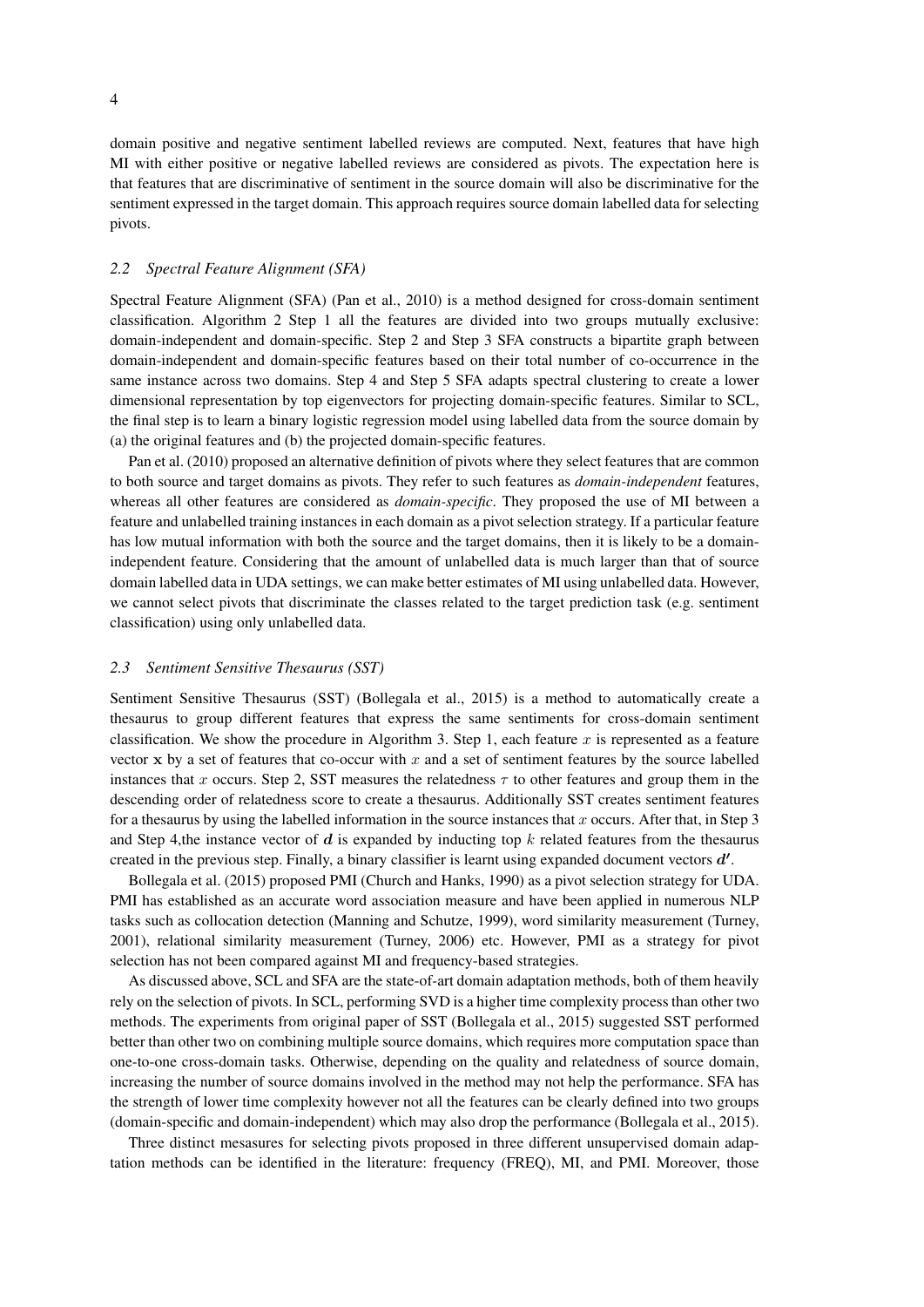# Algorithm 2 SFA Algorithm

**Input:** labelled data from the source domain  $\mathcal{D}_L = \{(\mathbf{x}_i, y_i)\}_{i=1}^{n_L}$ , unlabelled data from both domains  $\mathcal{D}_U = {\{\boldsymbol{x}_j\}}_{j=1}^{n_U}$ , number of domain-independent features k, number of all features m, number of clusters K,  $n = n_L + n_U, \mathcal{D} = \mathcal{D}_L \cup \mathcal{D}_U$ **Output:** adaptive classifier  $f : X \to Y$ 

1. Select k domain-independent features from  $\mathcal{D}$ , the remaining  $m - k$  features are domainspecific features: domain-independent features  $\Phi_{DI} = \begin{bmatrix} \phi_{DI}(x_i) \\ \phi_{DI}(x_i) \end{bmatrix}$  $\phi_{DI}(\boldsymbol{x}_j)$  $\Big]$ , domain-specific features  $\Phi_{DS} =$ 

$$
\begin{bmatrix} \phi_{DS}(\bm{x}_i) \\ \phi_{DS}(\bm{x}_j) \end{bmatrix}
$$

- 2. Using  $\Phi_{DI}$  and  $\Phi_{DS}$ , calculate the co-occurrence matrix between domain-independent features and domain-specific features:  $M \in \mathbb{R}^{(m-k)\times k}$ , where  $M_{ij}$  is the co-occurrence between a domainspecific feature  $w_i \in \Phi_{DS}$  and a domain-independent feature  $w_j \in \Phi_{DI}$ .
- 3. Form an affinity matrix  $\mathbf{A} = \begin{bmatrix} 0 & \mathbf{M} \\ \mathbf{M}^T & 0 \end{bmatrix}$  $\mathbf{M}^T = 0$  $\left[ \begin{array}{l} \in \mathbb{R}^{m \times m}$  of the bipartite graph that the first  $m - k$  rows and columns correspond to the  $m - k$  domain-specific features and the remaining k rows and columns correspond to the k domain-independent features.
- 4. Form an diagonal matrix **D** where  $D_{ii} = \sum A_{ij}$ . Construct the matrix  $L = D^{-1/2}AD^{-1/2}$ .
- 5. Find K largest eigenvectors of L,  $u_1, ..., u_K$ , therefore  $\mathbf{U} = [u_1, ..., u_K] \in \mathbb{R}^{m \times K}$ . Let  $\Theta =$  $\mathbf{U}_{[1:m-k,:]}^{n_L}$  denotes the first  $m-k$  rows of U.

6. Return a classifier f trained on: 
$$
\left\{ \left( \begin{bmatrix} x_i \\ \gamma(\Theta \phi_{DS}(x_i)) \end{bmatrix}, y_i \right)_{i=1}^{n_L} \right\}, \text{ where } \gamma \text{ is trade-off parameter}
$$

# Algorithm 3 SST Algorithm

**Input:** labelled data from the source domain  $\mathcal{D}_L = \{(\boldsymbol{x}_i, y_i)\}_{i=1}^{n_L}$ , unlabelled data from both domains  $\mathcal{D}_U = {\mathbf{x}_j}_{j=1}^{n_U}$ , number of related features k,  $n = n_L + n_U, \mathcal{D} = \mathcal{D}_L \cup \mathcal{D}_U = {\mathbf{x}_t}_{t=1}^n$ **Output:** adaptive classifier  $f : X \to Y$ 

- 1. Each feature x from  $\mathcal D$  is represented as a feature vector x by a set of feature vectors that the features co-occur with  $x, \phi_{cooc}(x_t)$ , and a set of sentiment features by source labelled instances that x occurs,  $\phi_{sent}(\boldsymbol{x}_i)$ : a feature vector  $\mathbf{x} = \begin{bmatrix} \phi_{cooc}(\boldsymbol{x}_t) \\ \phi_{t}(\boldsymbol{x}_i) \end{bmatrix}$  $\phi_{sent}({\bm{x}}_i)$ 1
- 2. Calculate the relatedness measure between two features  $\tau(u, v)$ , where u and v are two different features from  $\mathcal{D}$ :  $\tau(u, v)$  =  $\sum_{w \in \{x \mid f(v,x) > 0\}} f(\mathbf{x}, w)$  $\frac{\sum_{w \in \{x | f(u,x) > 0\}} \sum_{y \in \{x | f(u,x) > 0\}} f(\mathbf{x}, w)}{\sum_{w \in \{x | f(u,x) > 0\}} f(\mathbf{x}, w)}$ , where  $f(\cdot, \cdot)$  is a pivot selection strategy. Then, construct a thesaurus by listing the feature vectors in the descending order of relatedness measure.
- 3. Construct a term-frequency vector  $d$  by bag-of-words model and calculate a ranking sore with the features  $\{w_1...w_N\}$  in a instance d by: score $({\bf x}, {\bf d}) =$  $\sum_{m=1}^n d_m \tau(w_m, \mathbf{x})$  $\sum_{l=1}^n d_l$
- 4. Select top k feature vectors by the score to create a new vector  $d' \in \mathbb{R}^{N+k}$
- 5. Return a classifier f trained on:  $\left\{ \left(\boldsymbol{d}', y_i\right)_{i=1}^{n_L} \right\}$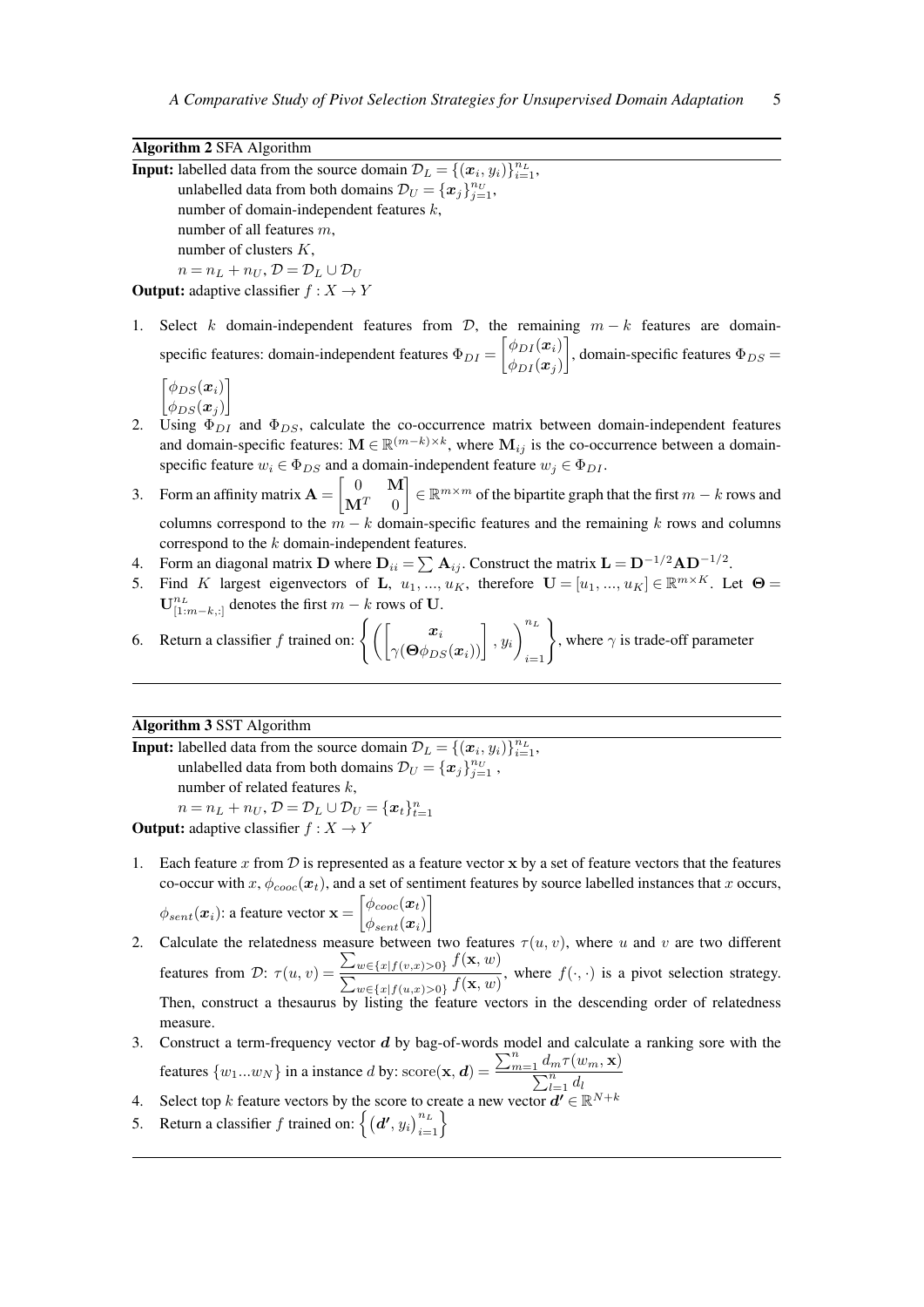

Figure 1: UDA from  $S$  to  $T$ .

measures have been computed using either unlabelled data (available for both source as well as target domain), or labelled data (available only for the source domain). Next, we will conduct a systematic comparative study considering all possible combinations between types of data (labelled vs. unlabelled), and pivot selection strategies (FREQ, MI, PMI).

# 3 Pivot Selection Strategies for Unsupervised Domain Adaptation

Let us consider the UDA setting shown in Figure 1 where we would like to adapt a model trained using labelled data from a source domain  $S$  to a different target domain  $T$ . We consider binary classification tasks involving a single source-target domain pair for simplicity. However, the pivot selection strategies we discuss here can be easily extended to multi-domain adaptation settings and other types of prediction tasks, not limiting to binary classification. In UDA, we assume the availability of labelled training data from the source domain for a particular task. For the binary classification setting we consider here, let us assume that we are given some positively and negatively labelled data for the task, denoted respectively by  $S_L^+$  and  $S_L^-$ . In addition to these labelled datasets, in UDA we have access to unlabelled datasets  $S_U$ and  $\mathcal{T}_{U}$ , respectively from the source and the target domains.

Next, we consider three popular pivot selection strategies proposed in prior work in UDA.

# *3.1 Frequency (FREQ)*

If a feature x occurs a lot in both the source and the target domain unlabelled training instances ( $S_U$  and  $\mathcal{T}_{U}$ ), then it is likely that x is not specific to the source or the target domain. Therefore, we might be able to adapt a model trained using source domain's labelled data to the target domain using such features as pivots. This approach was first proposed by Blitzer et al. (2006), and was shown to be an effective strategy for selecting pivots for cross-domain POS tagging and dependency parsing tasks. Denoting the frequency of a feature x in a set of training instances  $\mathcal D$  by  $FREG(x, \mathcal D)$ , we can compute the *pivothood* (the degree to which a feature is likely to become a pivot) of  $x$  as follows:

$$
FREQ_U(x) = \min(FREQ(x, S_U), FREQ(x, T_U))
$$
\n(1)

We sort features x in the descending order of their pivothood given by  $(1)$ , and select the top-ranked features as pivots to define a pivot selection strategy based on frequency and unlabelled data.

One drawback of selecting pivots using (1) for discriminative classification tasks such as cross-domain sentiment classification is that the pivots with high  $FREQ(x, S_U)$  could be specific to the sentiment in the source domain, therefore not sufficiently discriminative of the target domain's sentiment. To overcome this issue, Blitzer et al. (2007) proposed the use of source domain labelled data, which leads to the following pivothood score:<sup>1</sup>

$$
\text{FREQ}_L(x) = |\text{FREQ}(x, S_L^+) - \text{FREQ}(x, S_L^-)| \tag{2}
$$

<sup>1</sup>Note that the original proposal by Blitzer et al. (2007) was to use mutual information with source domain labelled data as we discuss later in Section 3.2. However, for comparison purposes we define a pivothood score based on frequency and source domain labelled data here.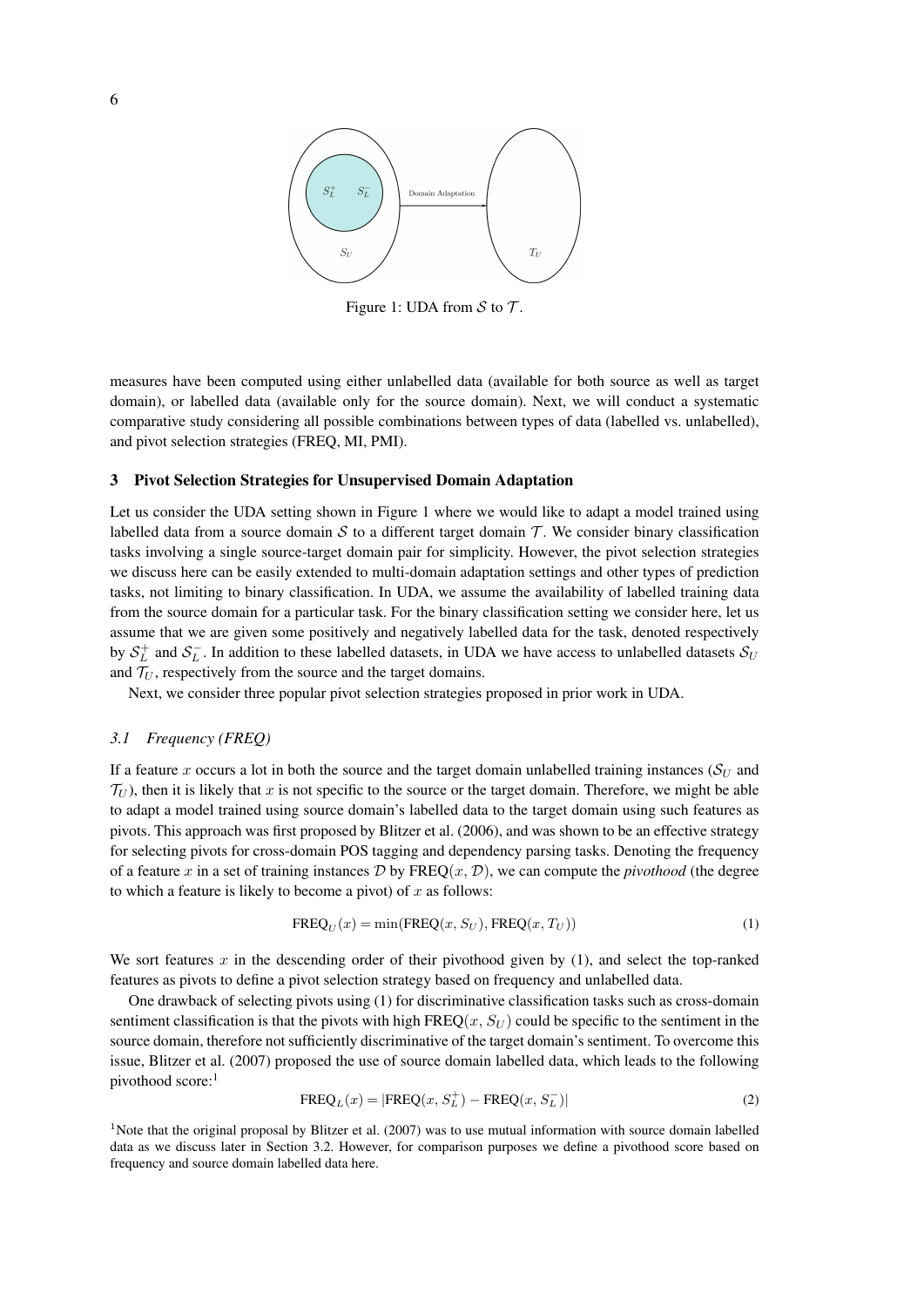Here, if a x is biased towards either one of  $S_L^+$  or  $S_L^-$ , then it will be a good indicator of sentiment in the source domain. The expectation in this proposal is that such sentiment-sensitive features will be useful for discriminating the sentiment in the target domain as well. We sort features in the descending order of their pivothood scores given by (2), and select the top-ranked features as pivots to define a pivot selection strategy based on frequency and labelled data.

## *3.2 Mutual Information (MI)*

Using raw frequency to measure the strength of association between a feature and a set of instances is problematic because it is biased towards frequent features, irrespective of their association to the set of instances. MI overcomes this bias by normalising the feature occurrences, and has been used as a pivot selection strategy in prior work on UDA (Blitzer et al., 2007; Pan et al., 2010). MI between a feature  $x$ and a set of instances  $D$  is given by,

$$
MI(x, \mathcal{D}) = p(x, \mathcal{D}) \log \left( \frac{p(x, \mathcal{D})}{p(x)p(\mathcal{D})} \right).
$$
 (3)

We compute the probabilities in (3) using frequency counts as follows:

$$
p(x, D) = \text{FREQ}(x, D)/\text{FREQ}(*, *)
$$
\n
$$
p(x) = \text{FREQ}(x, *)/\text{FREQ}(*, *)
$$
\n
$$
p(D) = \text{FREQ}(*, D)/\text{FREQ}(*, *)
$$

We use "\*" to denote the summation over the set of values (e.g. set of features, or sets of instances for all domains) a particular variable can take.

Blitzer et al. (2007) consider features that are associated with one of the two classes (e.g. positive or negative sentiment) to be more appropriate as pivots. Based on their proposal, we define the following pivothood score:

$$
MI_L(x) = |MI(x, S_L^+) - MI(x, S_L^-)|
$$
\n(4)

We rank features x in the descending order of their  $\text{MI}_L(x)$  scores, and select the top-ranked features as pivots to define a pivot selection strategy based on MI and labelled data.

Pan et al. (2010) used MI with unlabeled data to select pivots. They argue that features that have low MI with both source and the target domains are likely to be domain-independent features, thus more appropriate as intermediate representations for DA. Their proposal can be formalised to define a pivothood score as follows:

$$
MI_U(x) = min(MI(x, S_U), MI(x, T_U))
$$
\n(5)

Here, we sort features x in the ascending order of their  $MI_U(x)$  scores, and select the top-ranked features as pivots to define a pivot selection strategy based on MI and unlabelled data.

# *3.3 Pointwise Mutual Information (PMI)*

Pointwise mutual information (PMI) between a feature x and a set of training instances  $D$  is given by,

$$
PMI(x, \mathcal{D}) = \log\left(\frac{p(x, \mathcal{D})}{p(x)p(\mathcal{D})}\right),\tag{6}
$$

where the probabilities are computed in the same manner as described in Section 3.2. Unlike, MI, PMI does not weight the amount of information obtained about one random event by observing another by the joint probability of the two events. PMI has been used extensively in NLP for measuring the association between words (Church and Hanks, 1990). Because MI takes into account all the joint possibilities (i.e. by multiplying with joint probabilities) its value can become too small and unreliable when the feature space is large and sparse. To overcome this disfluency, Bollegala et al. (2015) proposed PMI as a pivot selection strategy for UDA.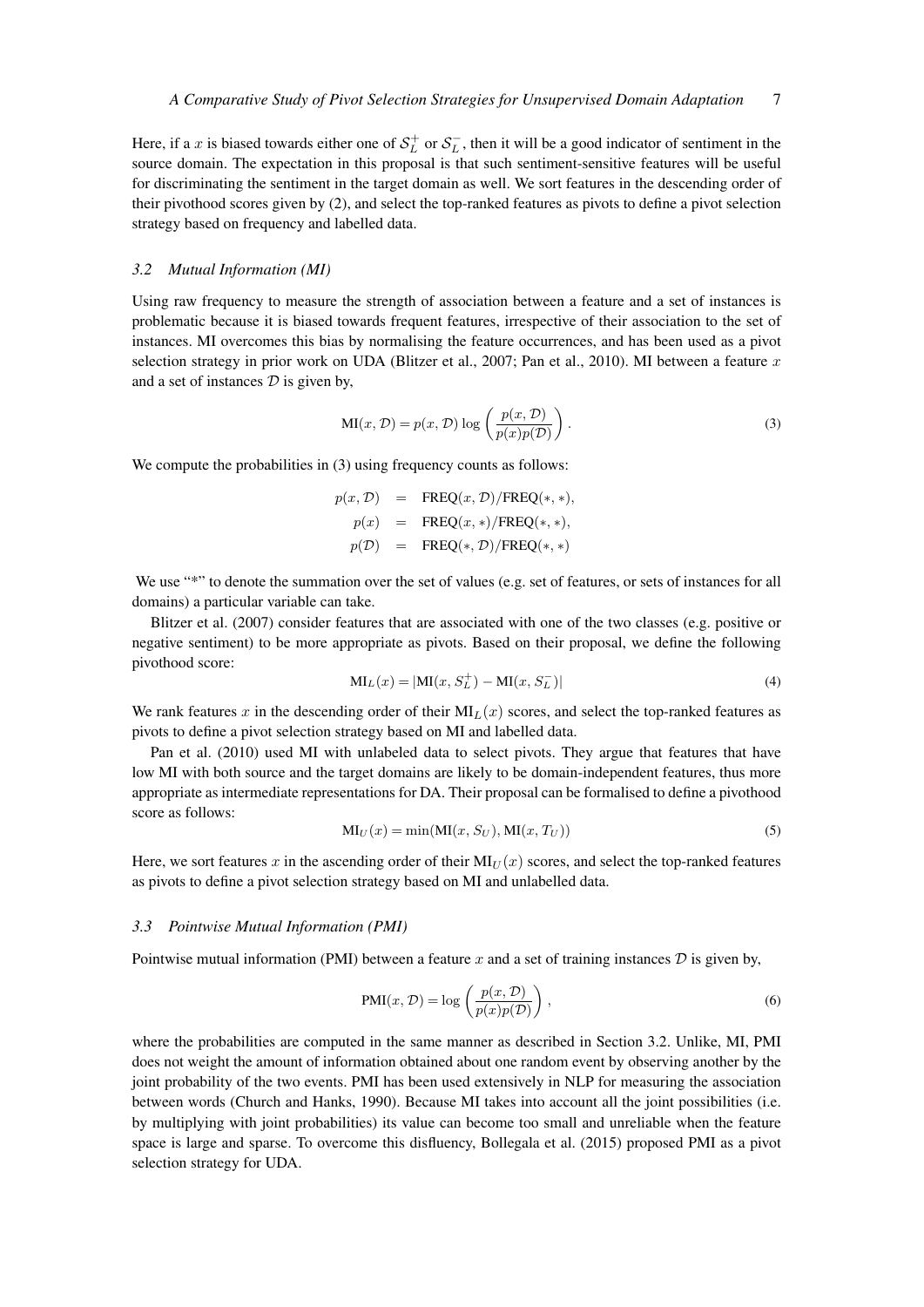Analogous to  $MI_L$  and  $MI_U$  defined respectively by (4) and (5), we define two PMI-based pivothood scores  $PMI_L$  and  $MI_U$  as follows:

$$
PMI_L(x) = |PMI(x, S_L^+) - PMI(x, S_L^-)|
$$
\n
$$
(7)
$$

$$
PMI_U(x) = min(PMI(x, S_U), PMI(x, T_U))
$$
\n(8)

We sort the features x separately in the descending order of  $PMI<sub>L</sub>(x)$ , and in the ascending order of  $PMI_U(x)$  scores, and select the top-ranked features to define two pivot selection strategies based on PMI.

## 4 Experiments

Pivot selection strategies do not concern a specific DA task, hence can be applied in any UDA method that requires a set of pivots. As a concrete evaluation task, in this paper we use cross-domain sentiment classification, where the goal is to learn a binary sentiment classifier for a target domain using the labelled data from a source domain. This problem has been frequently used in much prior work on UDA as an evaluation task. Therefore, by using cross-domain sentiment classification as an evaluation task, we will be able to perform a fair comparison among the different pivot selection strategies described in Section 3.

In our experiments, we use the multi-domain sentiment dataset<sup>2</sup> produced by (Blitzer et al., 2007). This dataset consists of Amazon product reviews for four different product types: books (B), DVDs (D), electronics  $(E)$ , and kitchen appliances  $(K)$ . Each review is assigned with a rating (1-5 stars), a reviewer name and location, a product name, a review title and date, and the review text. Reviews with rating  $>$  3 are labeled as positive, whereas those with rating < 3 are labeled as negative. For each domain, there are 1000 positive and 1000 negative examples, the same balanced composition as the polarity dataset constructed by Pang et al. (Pang et al., 2002). The dataset also contains unlabeled reviews (the number of unlabelled review for each domain shown within brackets) for the four domains K (16,746), D (34,377), E (13,116), and B (5947). Following previous work, we randomly select 800 positive and 800 negative labeled reviews from each domain as training instances (total number of training instances are  $1600 \times 4 = 6400$ ), and the remainder is used for testing (total number of test instances are  $400 \times 4 = 1600$ ). With the four domains in the dataset, we generate  $\binom{4}{2} = 12$  UDA tasks, which we denote by the source-target domain labels. We select pivots for each pair of source-target domains using  $3 \times 2 = 6$  strategies (FREQ, MI, PMI with  $\mathcal L$  or  $U$ ).

# *4.1 Pivot Overlap and Rank Similarity*

The degree of overlap between the top- $k$  ranked pivots selected by two strategies is an indicator of the similarity between those strategies. To measure the overlap between the top-k ranked pivot sets  $\phi_k(M_1)$ and  $\phi_k(M_2)$  selected respectively by two strategies  $M_1$  and  $M_2$ , we compute their Jaccard coefficient,  $J(M_1, M_2)$ , as follows:

$$
J(M_1, M_2) = \frac{|\phi_k(M_1) \cap \phi_k(M_2)|}{|\phi_k(M_1) \cup \phi_k(M_2)|}
$$
\n(9)

A pivot selection strategy must ideally rank pivots that are useful for DA at the top. However, Jaccard coefficient is insensitive to the ranking among pivots selected by different strategies. To compare the ranks assigned to the common set of pivots selected by two different pivot selection strategies  $M_1$ , and  $M_2$ , we compute their Kendall's rank correlation coefficient,  $\tau(M_1, M_2)$ . In practice, pivots selected by  $M_1$  and  $M<sub>2</sub>$  will be different. To overcome this issue when comparing ranks of missing elements, we limit the computation of  $\tau(M_1, M_2)$  to the intersection  $\phi_k(M_1) \cap \phi_k(M_2)$ .

For each pivot selection strategy we compute the overlap between the top- $k$  pivots selected using labelled data and unlabelled data. Figure 2 shows the results for adapting between  $\bf{E}$  and  $\bf{K}$  domains. From Figures 2a and 2b we see that there is a high overlap between the sets of pivots selected from labelled and unlabelled data using FREQ, compared to that by MI or PMI. This shows that FREQ is relatively insensitive to the label information in the training instances. However, when we increase the number of pivots k selected by a strategy, the overlap gradually drops with FREQ whereas it increases

<sup>2</sup>http://www.cs.jhu.edu/˜mdredze/datasets/sentiment/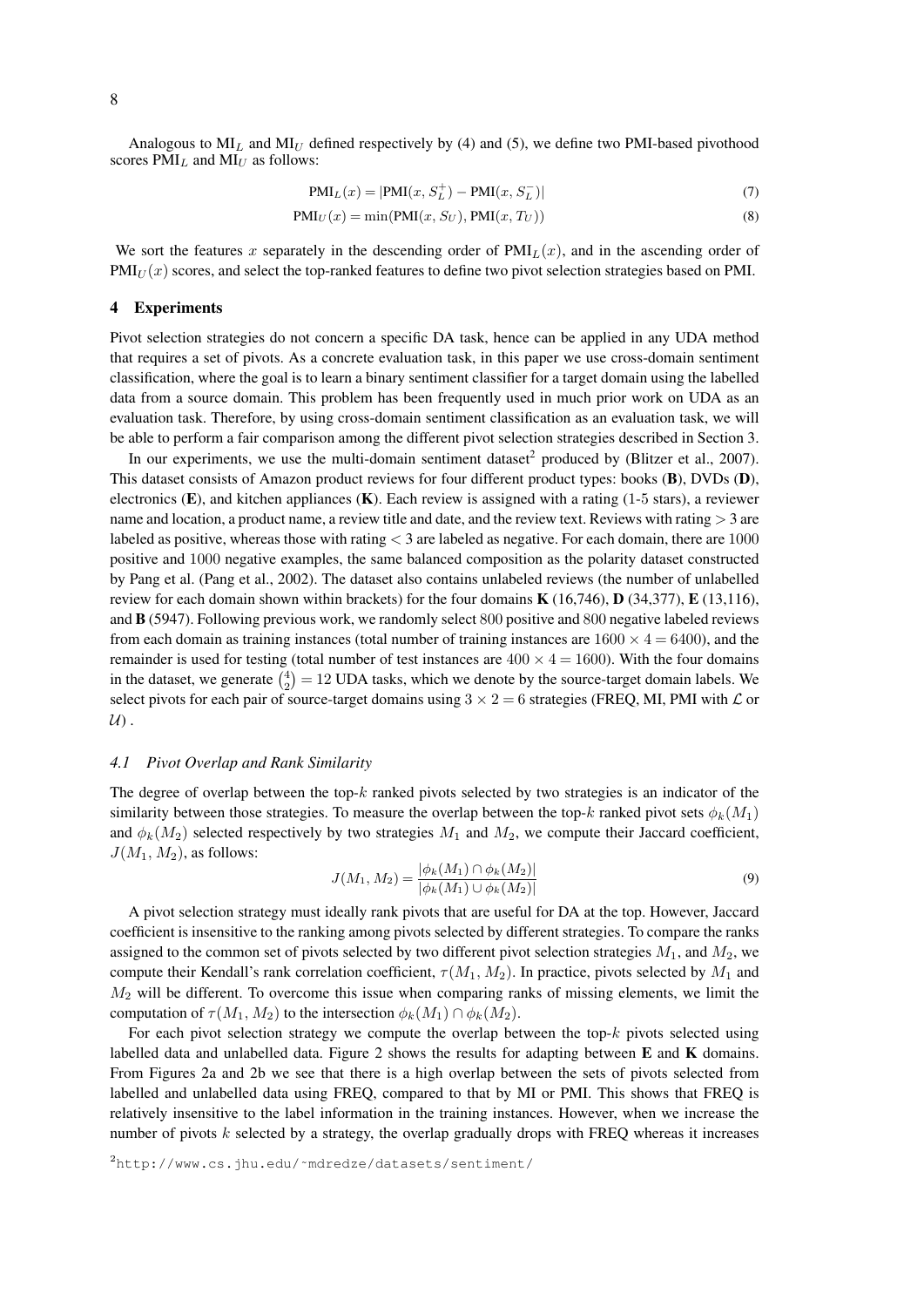

Figure 2: Jaccard coefficient  $J(L, U)$  and Kendall coefficient  $K(L, U)$  for the E-K and K-E adaptation tasks are shown against  $k$  of top- $k$  ranked pivots selected using FREQ (left), MI and PMI (right) strategies. For each strategy, we compare the Jaccard coefficient and Kendall coefficient between the sets of pivots selected using the labelled data and the unlabelled data.

with MI and PMI. This shows that despite the overlap of pivots at top ranks is smaller, it increases when we select more pivots. Because existing UDA methods typically use a smaller (less than 500) set of pivots, the differences between MI and PMI methods will be important.

Figures 2c and 2d show that there is a high correlation between the top ranked pivots, which drops steadily when we select more pivots with a strategy. Because we limit the computation of  $\tau(M_1, M_2)$ to the common pivots, the Kendall coefficients obtained for smaller overlapping sets (corresponding to smaller Jaccard coefficients) contain a smaller number of pairwise comparisons, hence insignificant.

Similar trends were observed for all 12 domain pairs. This shows that PMI and MI rank very different sets of pivots at the top ranks. This result supports the proposal by (Blitzer et al., 2007) to use MI, and (Bollegala et al., 2015) to use PMI, instead of FREQ for selecting pivots for discriminative DA tasks such as sentiment classification.

We compare FREQ, MI, and PMI strategies among each other for the same type (labelled or unlabelled) of data. Due to the limited availability of space, we show results for the comparisons between  $\text{FREQ}_L$  and  $M_{L}$  in Figure 3. From Figure 3a and Figure 3c we see that the overlap and the correlation between the rankings for the sets of pivots selected by those two strategies increase with the number of pivots selected. However, as seen from Figure 3b, the amount of overlap decreases with the number of pivots selected. The overlap between pivots sets is too small to derive any meaningful comparisons using Kendall coefficient beyond 100-200 range. This result implies that although there is some overlap among the top-ranked pivots selected by FREQ and MI from labelled data, the resemblance decreases when we consider lower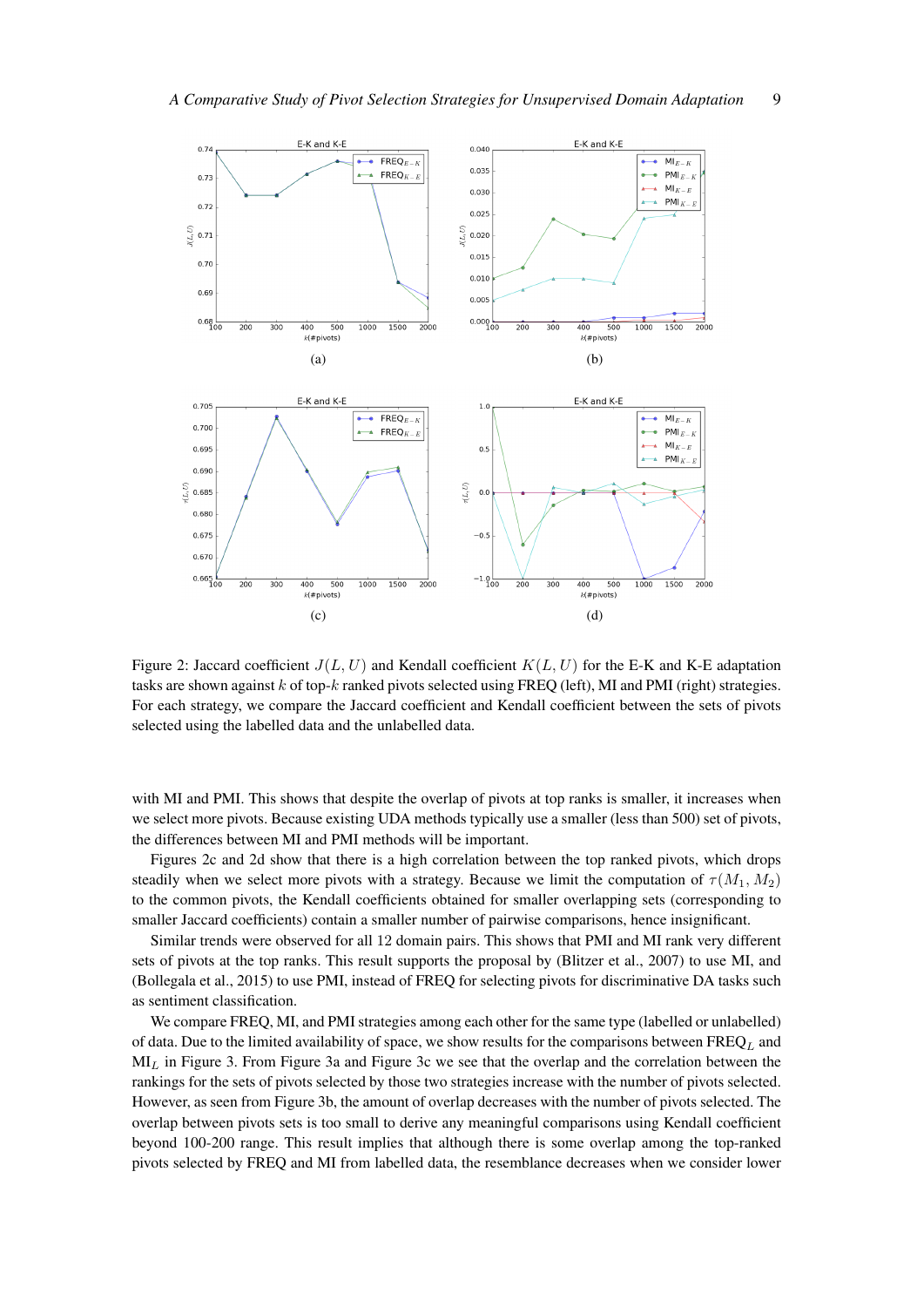

 $\mathsf{FREQ}_L$  vs MI  $0.4$  $0.25$  $0.31$  $0.2$  $D - E$  $\mathcal{J}(M_1,M_2)$  $D-I$  $0.2$  $E - E$  $_{0.1}$  $0.10$ K-C  $0.05$  $0.00 - 0.00$  $\frac{1}{100-20}$ 200-300 pivot range

(a) Cumulative comparison of Jaccard coefficient. (b) Marginal comparison of Jaccard coefficient.





(c) Cumulative comparison of Kendall coefficient. (d) Marginal comparison of Kendall coefficient.

Figure 3: Cumulative and marginal comparisons of pivots selected by  $\text{FREQ}_L$  and  $\text{MI}_L$ .

| FRED <sub>L</sub> | $FRED_U$ | MІ ғ.   | $MI_{U}$        | $PMI_L$       | $PMI_{II}$  |
|-------------------|----------|---------|-----------------|---------------|-------------|
| not               | not      | not     | got+to          | waste         | got+to      |
| great             | great    | great   | of+room         | your+money    | of+room     |
| very              | good     | love    | $ok+i$          | waste+your    | even+though |
| good              | very     | easy    | sliding         | great+product | using+my    |
| get               | no       | easy+to | especially+like | worst         | $ok+i$      |

Table 1: Top 5 pivots selected from the six strategies for **K-E**. Bigrams are denoted by "+".

ranks. Similar trends could be observed for  $FREG_U$  vs.  $MI_U$ ,  $FREG_L$  vs.  $PMI_L$ , and  $FREG_U$  vs.  $PMI_U$ . PMI vs. MI show a high degree of overlap (Jaccard coefficients in the range [0.7, 0.9]) compared to FREQ vs. PMI and FREQ vs. MI, which can be explained by the close relationship between the definitions of PMI and MI.

Table 1 shows the top 5 pivots selected by different strategies for the UDA setting K-E. We see a high overlap between the sets of pivots selected by  $FREG_L$  and  $FREG_U$ , indicating the insensitivity of  $FREG$ to the label information. Moreover, we see that with MI- and PMI-based strategies retrieve bigrams as pivots, which would not be ranked at the top by FREQ because the frequency of bigrams are typically smaller than that of the constituent unigrams.

#### *4.2 Cross-domain Sentiment Classification*

To compare the different pivot selection strategies under a UDA setting, we use the selected pivots in two state-of-the-art cross-domain sentiment classification methods: Structural Correspondence Learning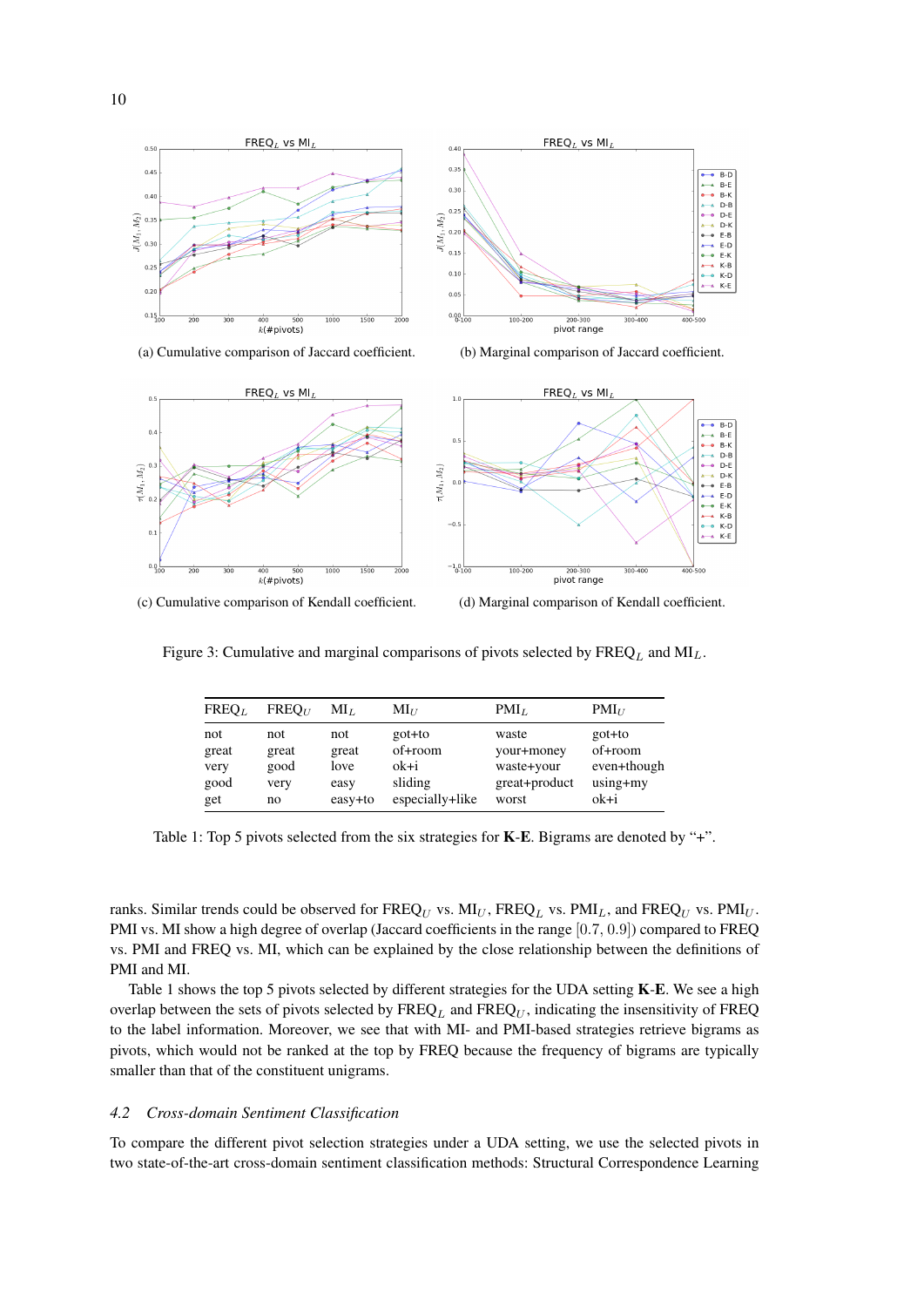### *A Comparative Study of Pivot Selection Strategies for Unsupervised Domain Adaptation* 11

| $S-T$ | NA    | <b>SCL</b>        |          |        |                    |                  | <b>SFA</b> |                   |                    |        |          |         |            |
|-------|-------|-------------------|----------|--------|--------------------|------------------|------------|-------------------|--------------------|--------|----------|---------|------------|
|       |       | FRED <sub>L</sub> | $FREQ_U$ | $MI_L$ | $\mathrm{MI}_{II}$ | PMI <sub>L</sub> | $PMI_{II}$ | FRED <sub>L</sub> | FRED <sub>II</sub> | $MI_L$ | $M_{II}$ | $PMI_L$ | $PMI_{II}$ |
| $B-E$ | 52.03 | 69.75             | 68.25    | 68.75  | 65.75              | 69.50            | $75.75*$   | 70.50             | 74.00              | 73.25  | 66.00    | 74.00   | 71.00      |
| $B-D$ | 53.51 | 70.25             | 73.25    | 74.25  | 59.75              | 76.50            | 72.00      | 71.50             | 78.00              | 69.50  | 60.00    | 72.75   | 74.75      |
| $B-K$ | 51.63 | 76.25             | 74.25    | 78.25  | 63.50              | 80.00            | 79.50      | 72.75             | 74.25              | 73.00  | 66.50    | 78.50   | 75.75      |
| $E-B$ | 51.02 | 60.50             | 65.25    | 66.25  | 55.75              | 64.75            | 63.00      | 64.75             | 64.50              | 64.00  | 57.25    | 65.75   | 59.00      |
| $E-D$ | 50.94 | 68.00             | 67.75    | 68.00  | 66.25              | 70.50            | 67.00      | 67.50             | 74.50              | 63.25  | 60.75    | 71.50   | 65.00      |
| $E-K$ | 56.00 | 81.00             | 80.50    | 82.50  | 80.50              | 86.25            | 77.50      | 81.00             | 82.50              | 78.25  | 71.75    | 85.50   | 79.00      |
| $D-B$ | 52.50 | 72.00             | 69.25    | 72.00  | 56.25              | 74.75            | 68.50      | 74.25             | 79.00              | 69.50  | 62.00    | 73.50   | 73.00      |
| $D-E$ | 53.25 | 71.75             | 70.50    | 74.25  | 66.00              | 74.25            | 65.25      | 72.50             | 75.50              | 71.75  | 65.75    | 69.00   | 68.75      |
| $D-K$ | 54.39 | 70.75             | 75.25    | 74.00  | 57.25              | 80.50            | 77.25      | 73.75             | 76.75              | 74.75  | 56.50    | 81.00   | 79.75      |
| $K-B$ | 51.29 | 66.75             | 67.75    | 68.50  | 56.00              | 74.00            | 70.00      | 67.75             | 70.00              | 69.00  | 58.00    | 66.50   | 71.25      |
| $K-E$ | 54.86 | 74.00             | 74.25    | 75.50  | 78.00              | 80.00            | 72.25      | 80.50             | 84.50              | 79.25  | 70.25    | 77.25   | 71.75      |
| $K-D$ | 50.94 | 67.00             | 65.75    | 68.00  | 60.00              | 71.50            | 67.50      | 67.25             | $77.75*$           | 67.75  | 60.50    | 68.00   | 71.00      |

Table 2: Accuracy of SCL and SFA under different pivot selection strategies. For a domain pair, best results are bolded, whereas statistically significant improvements over the second best (according to Clopper-Pearson confidence intervals  $\alpha = 0.05$ ) are indicated by "\*".

(SCL) (Blitzer et al., 2007), and Spectral Feature Alignment (SFA) (Pan et al., 2010). In both methods, we train a binary logistic regression model as the sentiment classifier using unigram and bigram features extracted from Amazon product reviews. The performance of UDA is measured by the classification accuracy – the percentage of correctly classified target domain test reviews. All parameters in SCL and SFA are tuned using validation data selected from extra domains in the multi-domain sentiment dataset. Target domain classification accuracies for all 12 adaptation tasks are shown for SCL and SFA (Table 2). We choose top-500 pivots for every pivot selection strategy, and project to 50 dimensional spaces, as recommended for SCL and SFA (Blitzer et al., 2007; Pan et al., 2010). NoAdapt (NA) baseline applies a binary classifier trained on the source domain's labelled instances directly on the target domain's test instances without performing any DA. NA baseline shows the level of performance we would obtain if we did not perform DA. The almost random level accuracy of the NA baseline emphasises the difficulty of the task and the importance of performing DA.

Overall for both SFA and SCL, we see that for MI and PMI the labelled version performs equally or better than the corresponding unlabelled version. This indicates that source labelled data are important in UDA not only because it is the only source of data that can be used to train a supervised classifier for the target task, but also it enables us to select task specific pivots. For SCL,  $PMI_L$  is the single best (10 out of 12 pairs) pivot selection strategy, whereas for SFA it is FREQ<sub>U</sub> (7 out of 12 pairs). Overall MI<sub>U</sub> turns out to be the worst strategy. In addition,  $FREQ_U$  performs better than the labelled version in SFA because it was computed using a larger number of unlabelled instances from both domains.

B-E pair is exceptional in the sense that for SCL it is the only domain-pair where PMI reports better results for the unlabelled strategy than the labelled strategy. This can be explained by the fact that B has the smallest number of unlabelled instances for a single domain, and B-E pair collectively has the smallest number of unlabelled instances for any domain pair. Consequently, the selected pivots occur in the target domain more than in the source domain, making the projection biased towards the target domain's feature distribution. Considering the fact that such unbalanced unlabelled datasets are likely to exist in real-world UDA settings, we believe that it is important to develop robust UDA methods that take into account such biases.

## 5 Conclusions

We studied the effect of pivot selection strategies on UDA when computed using the labelled data from the source domain, and the unlabelled data from both the source and the target domains. We measured the overlap and the rank similarity among the top-ranked pivots selected using different strategies. These differences among strategies indicate their different performance in using UDA method doing a NLP task. Using cross-domain sentiment classification as an evaluation task, we empirically evaluated the different pivot selection strategies in conjunction with SCL and SFA. The results from different strategies vary on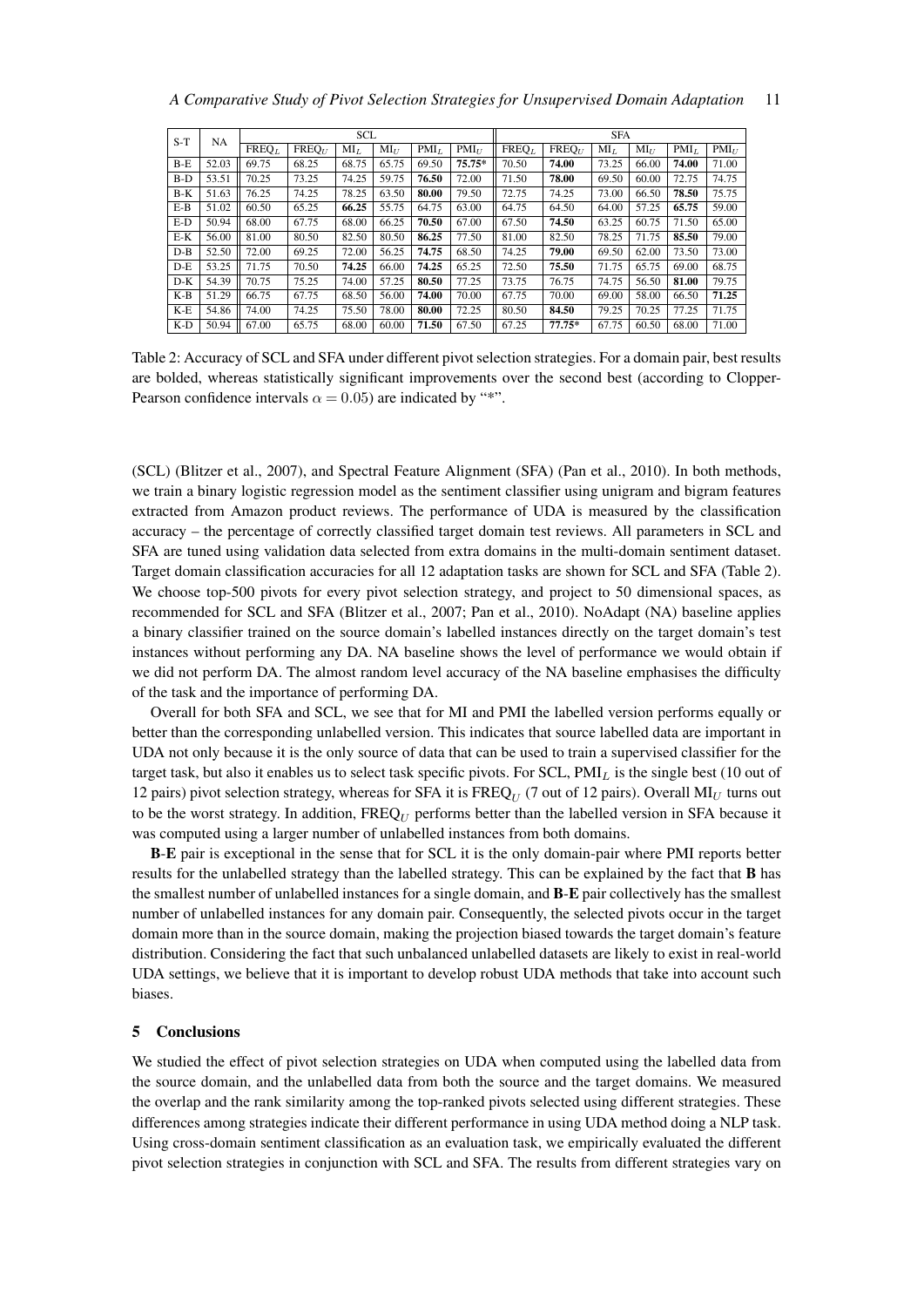different domain pairs. Overall for SCL, PMI using labelled data turns out to be the best, for SFA is FREQ using unlabelled data. Our experiments reveal useful insights into the role played by pivots in UDA, the label information helps the performance in most of the cases and there is no single best pivot selection strategy to feature-based UDA methods. We hope these insights will motivate the NLP community to develop better UDA methods as well as better pivot selection strategies.

# References

- Blitzer, J., Dredze, M. and Pereira, F. (2007), Biographies, bollywood, boom-boxes and blenders: Domain adaptation for sentiment classification, *in* 'Proc. of ACL', pp. 440–447.
- Blitzer, J., McDonald, R. and Pereira, F. (2006), Domain adaptation with structural correspondence learning, *in* 'Proc. of EMNLP', pp. 120–128.
- Bollegala, D., Mu, T. and Goulermas, J. Y. (2015), 'Cross-domain sentiment classification using sentiment sensitive embeddings', *IEEE Transactions on Knowledge and Data Engineering* 28(2), 398–410.
- Bollegala, D., Weir, D. and Carroll, J. (2011), Using multiple sources to construct a sentiment sensitive thesaurus for cross-domain sentiment classification, *in* 'Proc. of ACL', pp. 132–141.
- Bollegala, D., Weir, D. and Carroll, J. (2014), Learning to predict distributions of words across domains, *in* 'Proc. of ACL', pp. 613 – 623.
- Church, K. W. and Hanks, P. (1990), 'Word association norms, mutual information, and lexicography', *Computational Linguistics* 16(1), 22 – 29.
- Koehn, P. and Schroeder, J. (2007), Experiments in domain adaptation for statistical machine translation, *in* 'Proc. of the Second Workshop on Statistical Machine Translation', pp. 224–227.
- Kübler, S. and Baucom, E. (2011), Fast domain adaptation for part of speech tagging for dialogues, *in* 'Proc. of RANLP', pp. 41–48.
- Li, S. and Zong, C. (2008), Multi-domain sentiment classification, *in* 'ACL 2008 (short papers)', pp. 257 – 260.
- Liu, Y. and Zhang, Y. (2012), Unsupervised domain adaptation for joint segmentation and POS-tagging, *in* 'Proc. of COLING', pp. 745–754.
- Manning, C. D. and Schutze, H. (1999), *Foundations of Statistical Natural Language Processing*, MIT Press, Cambridge, Massachusetts.
- Mansour, R. H., Refaei, N., Gamon, M., Sami, K. and Abdel-Hamid, A. (2013), Revisiting the old kitchen sink: Do we need sentiment domain adaptation?, *in* 'Proc. of RANLP', pp. 420–427.
- Pan, S. J., Ni, X., Sun, J.-T., Yang, Q. and Chen, Z. (2010), Cross-domain sentiment classification via spectral feature alignment, *in* 'Proc. of WWW', pp. 751–760.
- Pang, B., Lee, L. and Vaithyanathan, S. (2002), Thumbs up? sentiment classification using machine learning techniques, *in* 'Proc. of EMNLP', pp. 79–86.
- Schnabel, T. and Schütze, H. (2013), Towards robust cross-domain domain adaptation for part-of-speech tagging, *in* 'Proc. of IJCNLP', pp. 198–206.
- Turney, P. (2006), 'Similarity of semantic relations', *Computational Linguistics* 32(3), 379–416.
- Turney, P. D. (2001), Minning the web for synonyms: Pmi-ir versus lsa on toefl, *in* 'Proc. of ECML-2001', pp. 491–502.